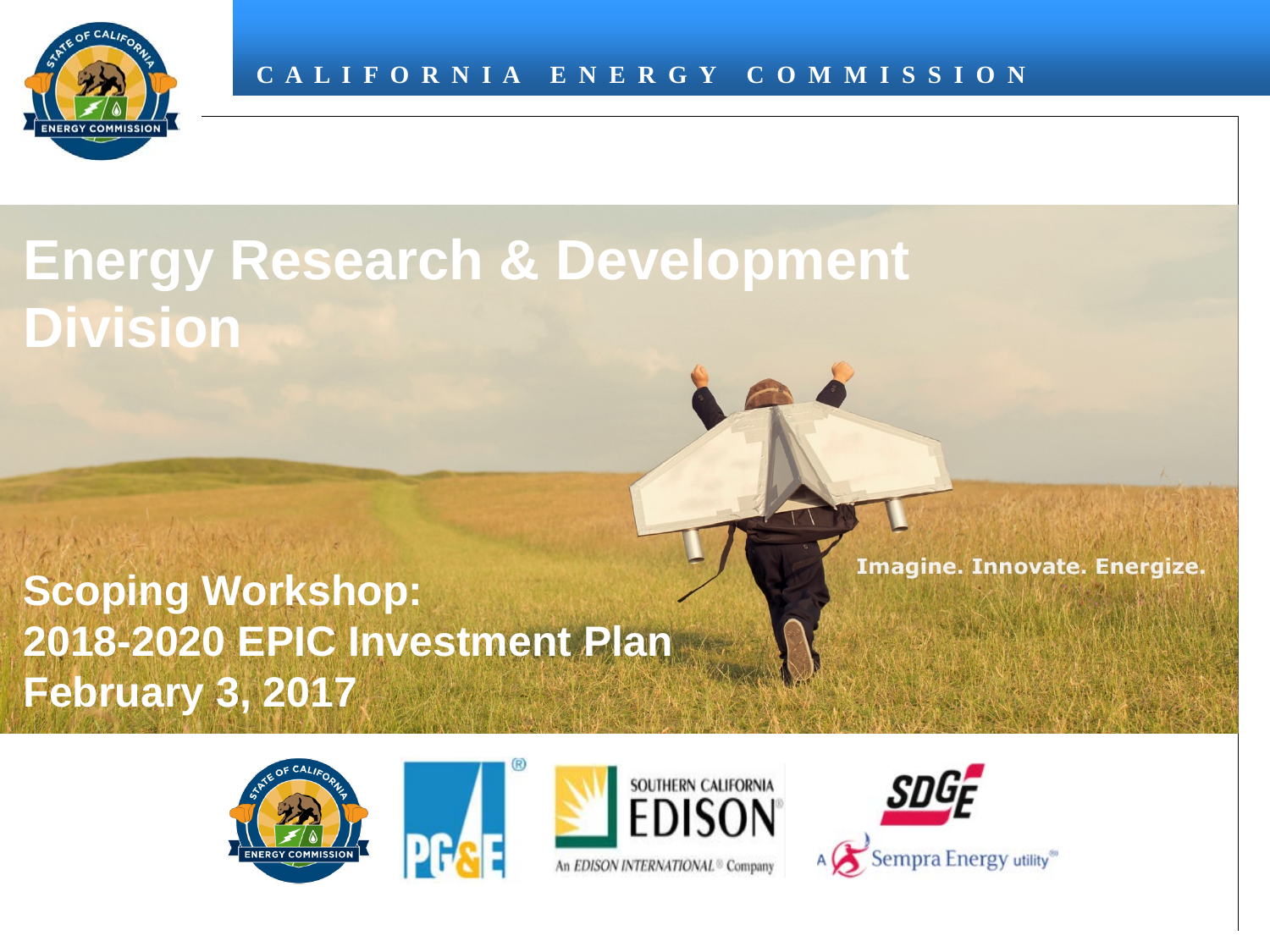

### Housekeeping

- In case of emergency
- Facilities
- Public comment protocol
- Today's presentation can be found at:

<http://www.energy.ca.gov/research/epic/17-EPIC-01/documents/>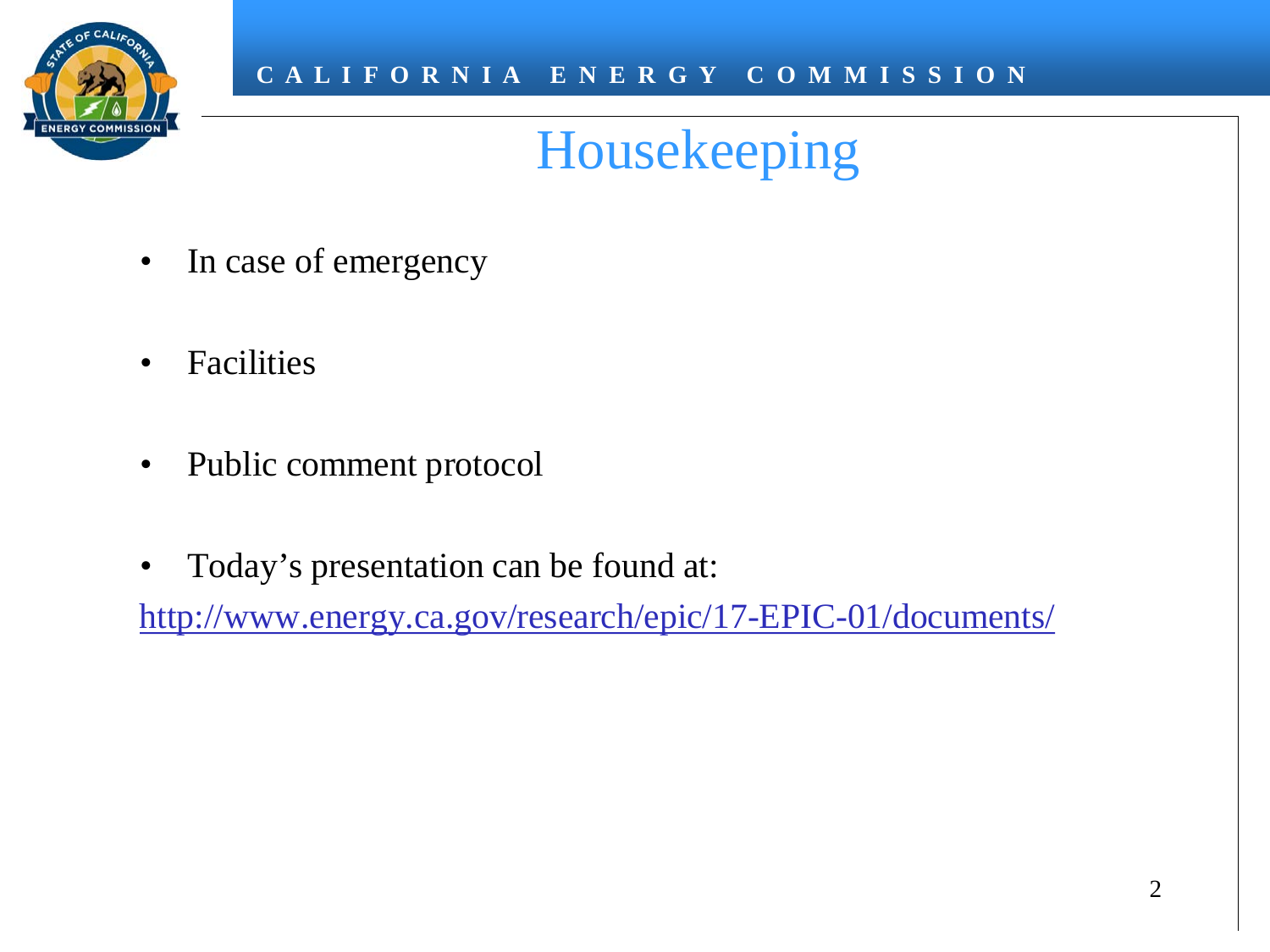

### Agenda

| <b>Item</b>                                                                                                                                              | <b>Time</b>           |
|----------------------------------------------------------------------------------------------------------------------------------------------------------|-----------------------|
| <b>Welcome and Overview</b><br>Laurie ten Hope – Deputy Director<br><b>Energy Research and Development Division</b>                                      | 5 minutes             |
| <b>California Energy Commission Staff Presentation</b><br>• Anthony Ng, Erik Stokes – Energy Commission<br>RD&D                                          | 30 minutes            |
| <b>Investor Owned Utilities Presentation</b><br>Aaron Renfro – Project Manager,<br>Advanced Technology: Strategy & Policy,<br>Southern California Edison | 25 minutes            |
| <b>Public Comment</b>                                                                                                                                    | <b>Remaining Time</b> |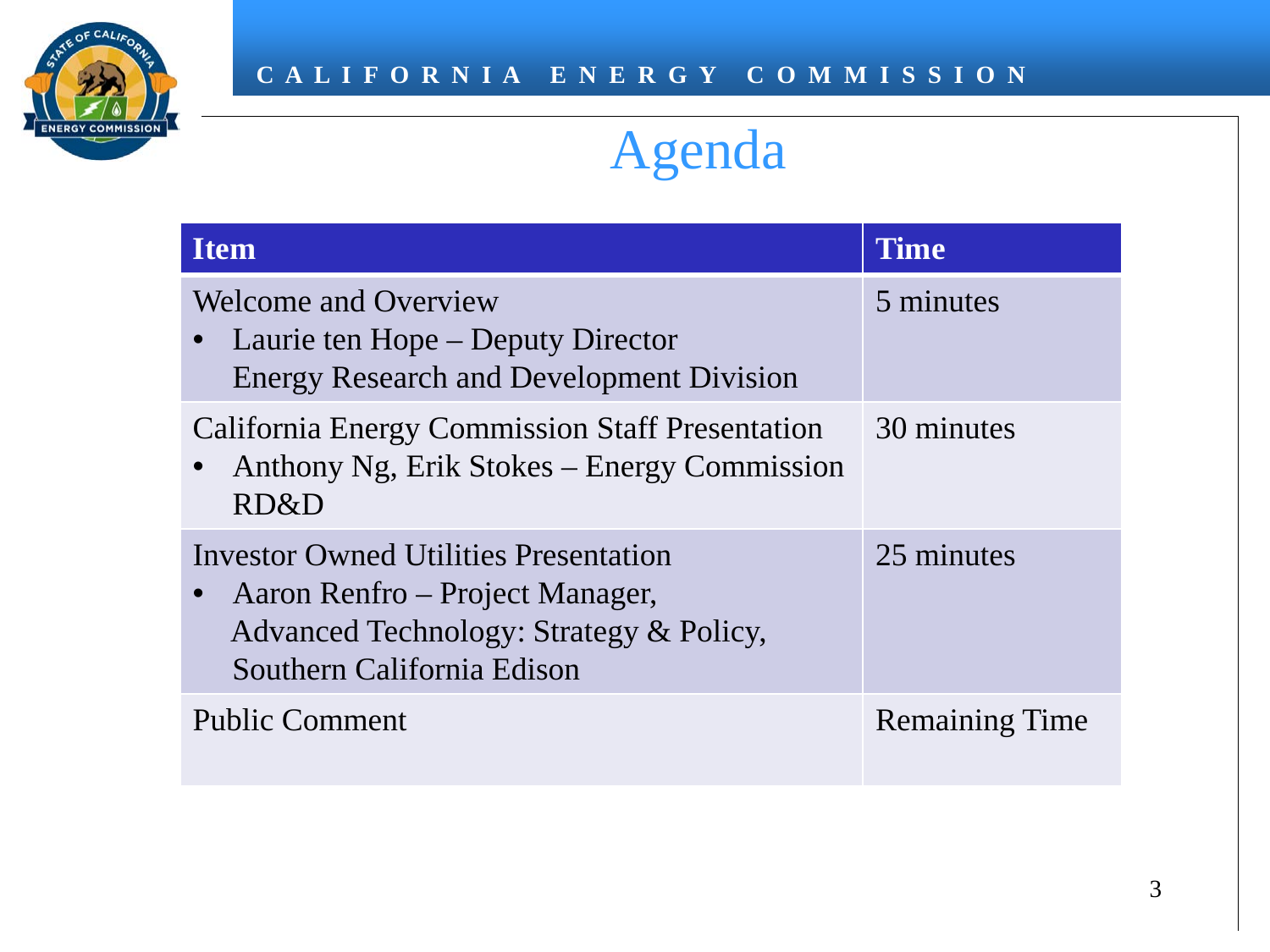

#### Purpose of Workshop

- Provide an overview of the EPIC requirements and California Energy Policy Goals and how they inform the EPIC program.
- Discuss the schedule and framework for developing and approving the 2018 2020 EPIC Triennial Investment Plan.
- Provide guidance on how stakeholders can participate in the development of the 2018 – 2020 EPIC Triennial Investment Plan.
- Solicit stakeholder input on development of the 2018 2020 EPIC Triennial Investment Plan.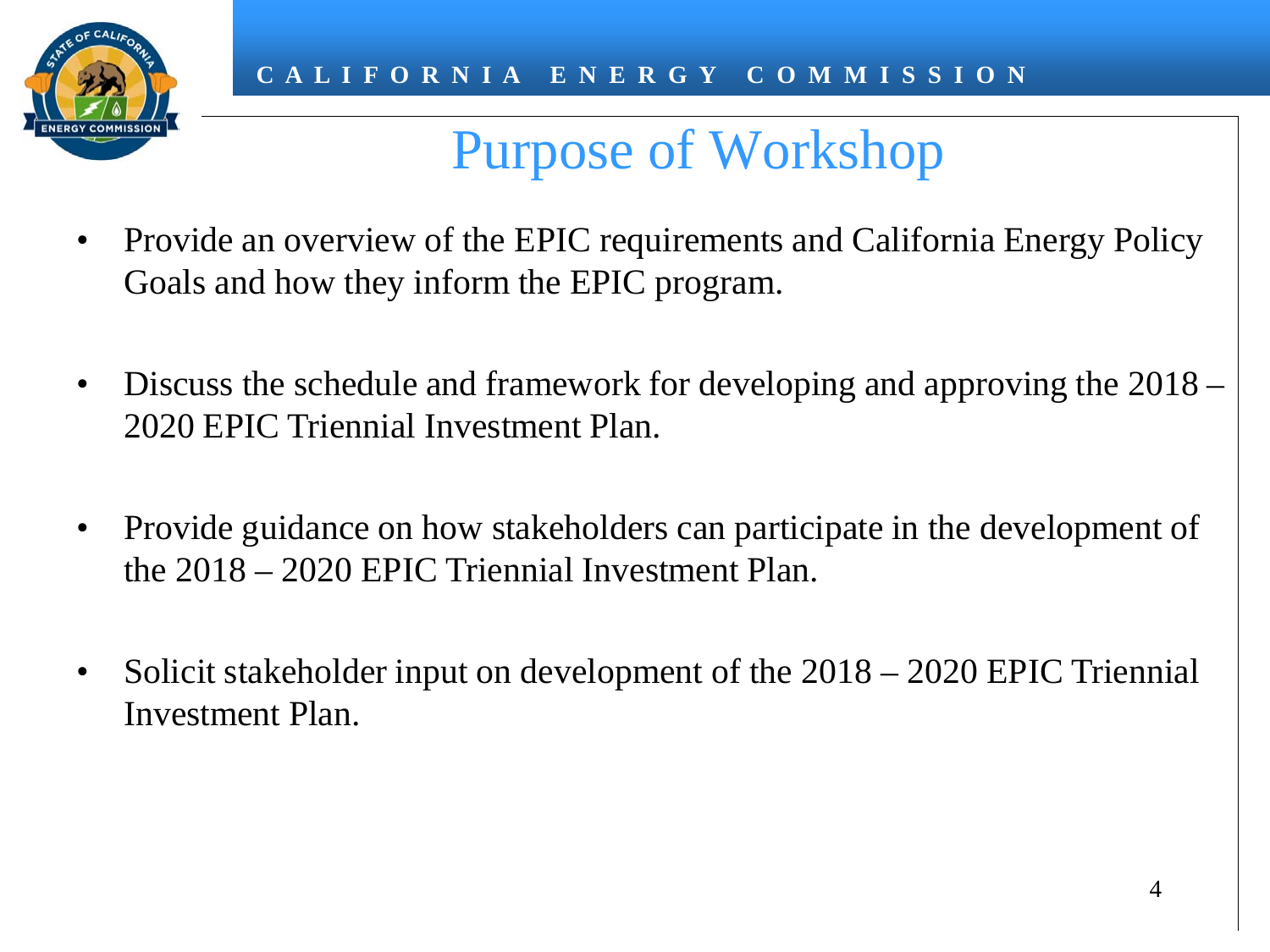

#### Overview of EPIC Program

- The Electric Program Investment Charge (EPIC) is funded by an electricity ratepayer surcharge established by the California Public Utilities Commission (CPUC) in 2011.
	- Annual program funds total \$162 million per year.
- The purpose of EPIC is to:
	- Benefit the ratepayers of the three largest electric investor-owned utilities, Pacific Gas and Electric Co., San Diego Gas and Electric Co., and Southern California Edison Co.
	- Fund clean energy technology projects that promote greater electricity reliability, lower costs, and increased safety.
	- Encourage technological advancement and breakthroughs to overcome the barriers that prevent the achievement of the state's statutory energy goals.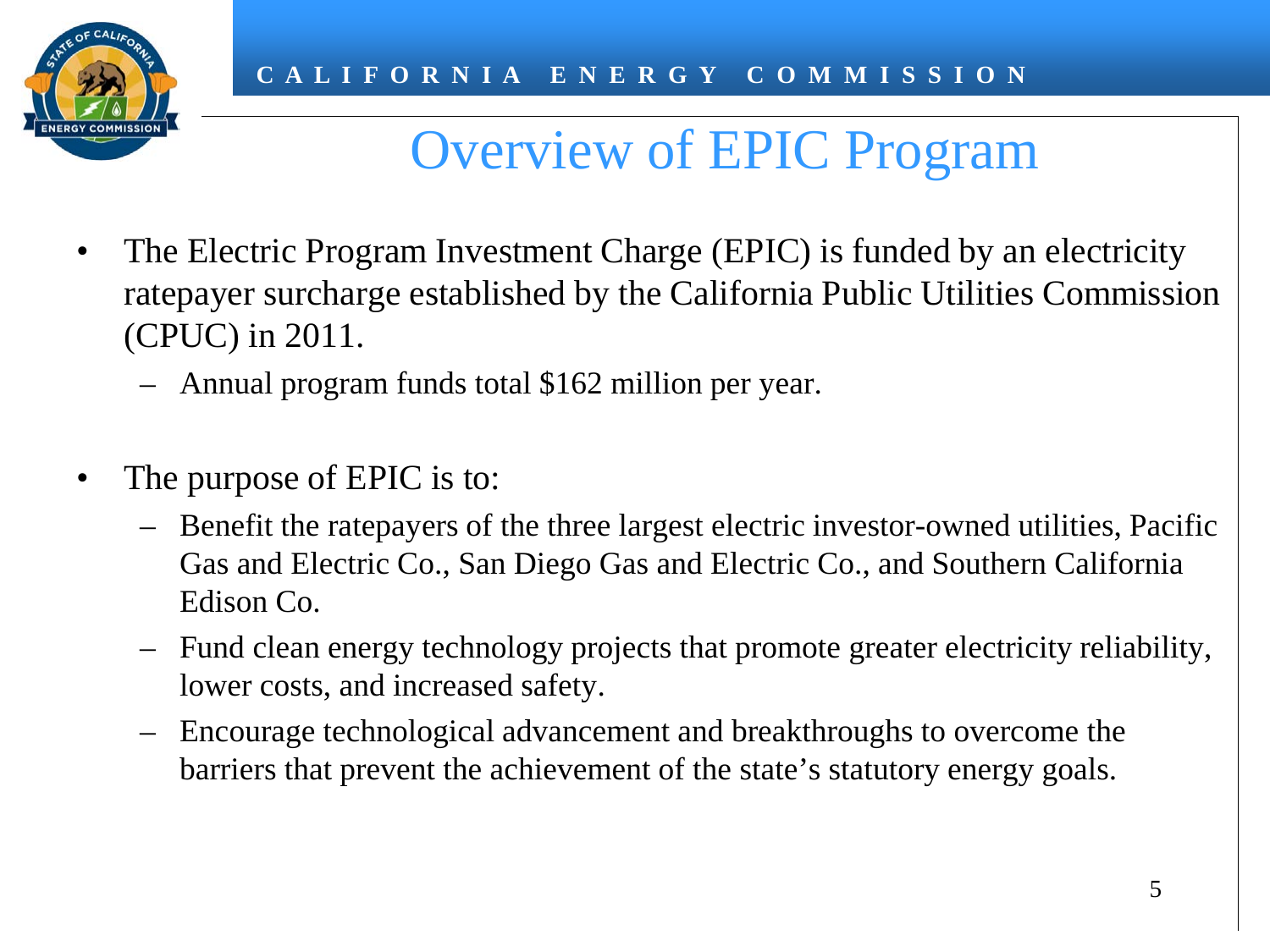

# Guiding Principles

The primary and mandatory guiding principle of the Electric Program Investment Charge shall be to provide electricity ratepayer benefits, defined as promoting:

#### **Greater Reliability, Lower Costs, and Increased Safety**

The following also serve as a set of complementary guiding principles:

- Providing societal benefits
- Achieving GHG emission mitigation and adaptation in the electricity sector at the lowest possible cost
- Supporting the Loading Order
- Advancing low-emission vehicles and transportation
- Supporting economic development
- Using ratepayer funds efficiently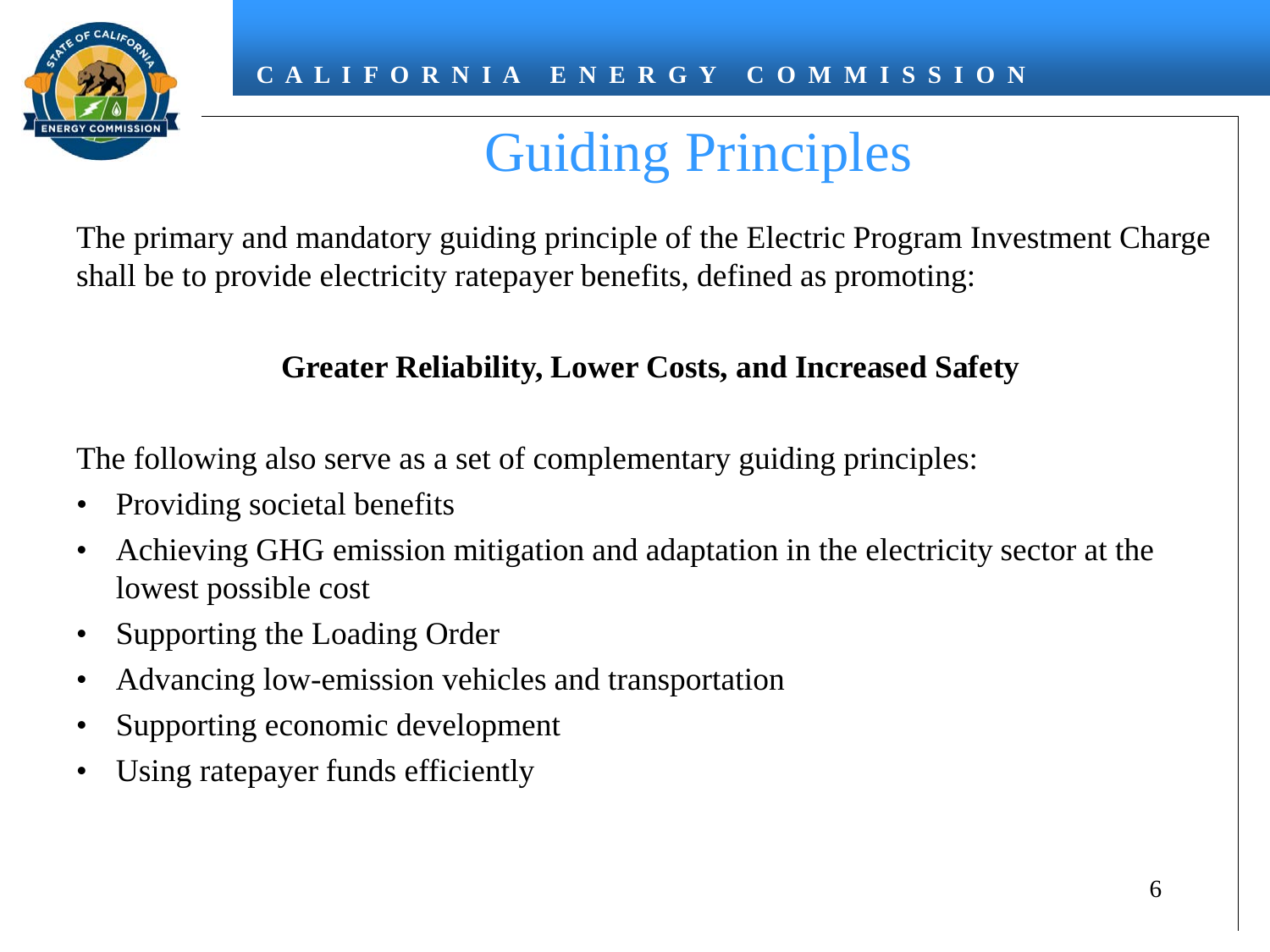

#### CEC and IOUs

| <b>Applied Research and</b> |  |
|-----------------------------|--|
| Development                 |  |

CEC - \$55 million/yr

**Technology** Demonstration and Deployment

CEC - \$45 million/yr IOUs - \$30 million/yr Market Facilitation

CEC - \$15 million/yr

#### **Electricity System Value Chain**

Grid Operations and Market Design (CEC) Transmission and Distribution (CEC & IOUs) Generation (CEC) Demand-Side Management (CEC)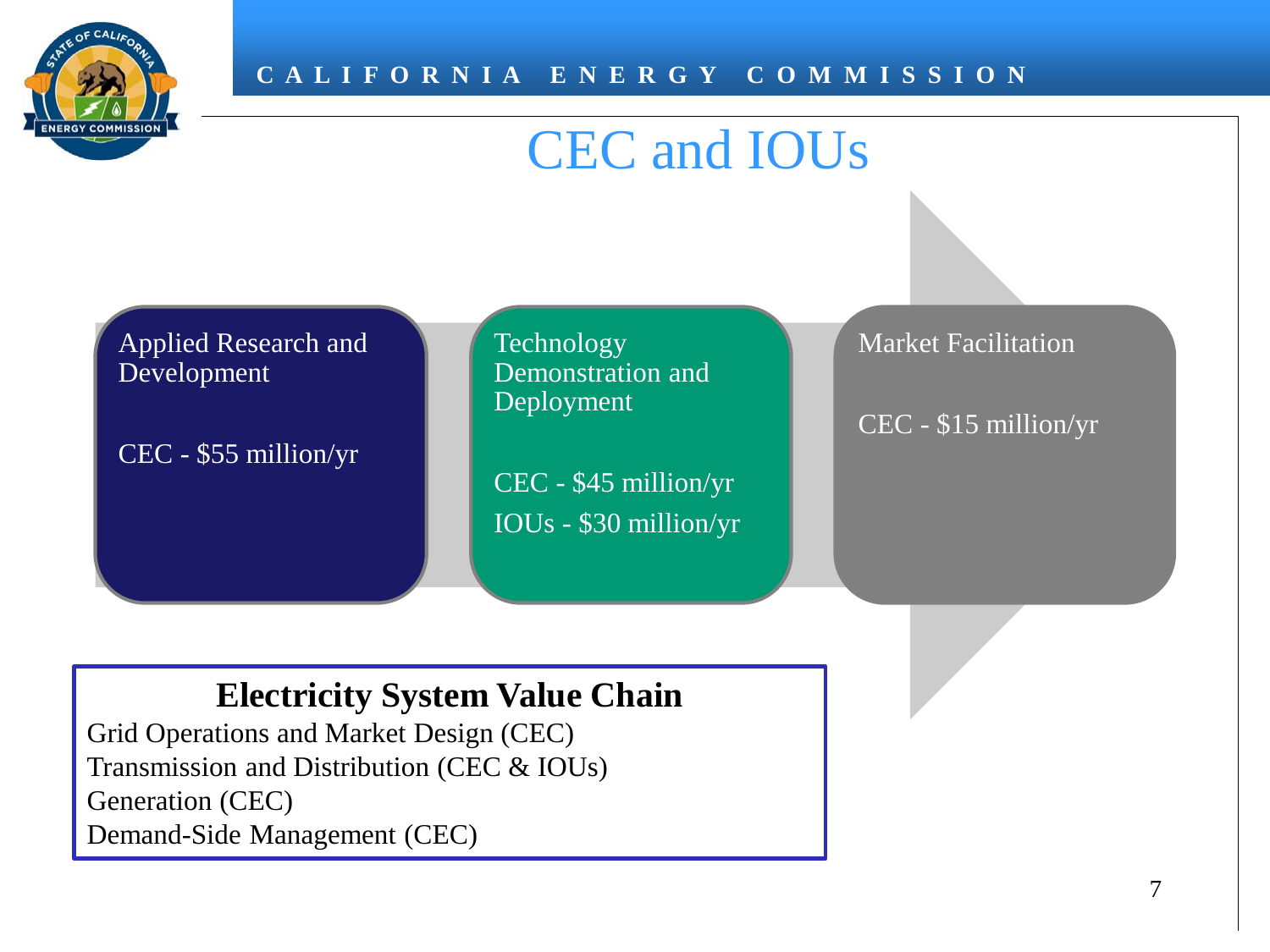

### Illustrative Policy Goals

The Clean Energy and Pollution Reduction Act (SB 350) establishes significant clean energy targets for California:



Increase RPS to 50 % by 2030 Double Energy Efficiency Savings from Existing Buildings by 2030

SB 350 also seeks to increase among disadvantaged communities, access to:

- Solar PV and other renewable energy
- Energy Efficiency and weatherization investments
- Zero-emission and near-zero-emission transportation options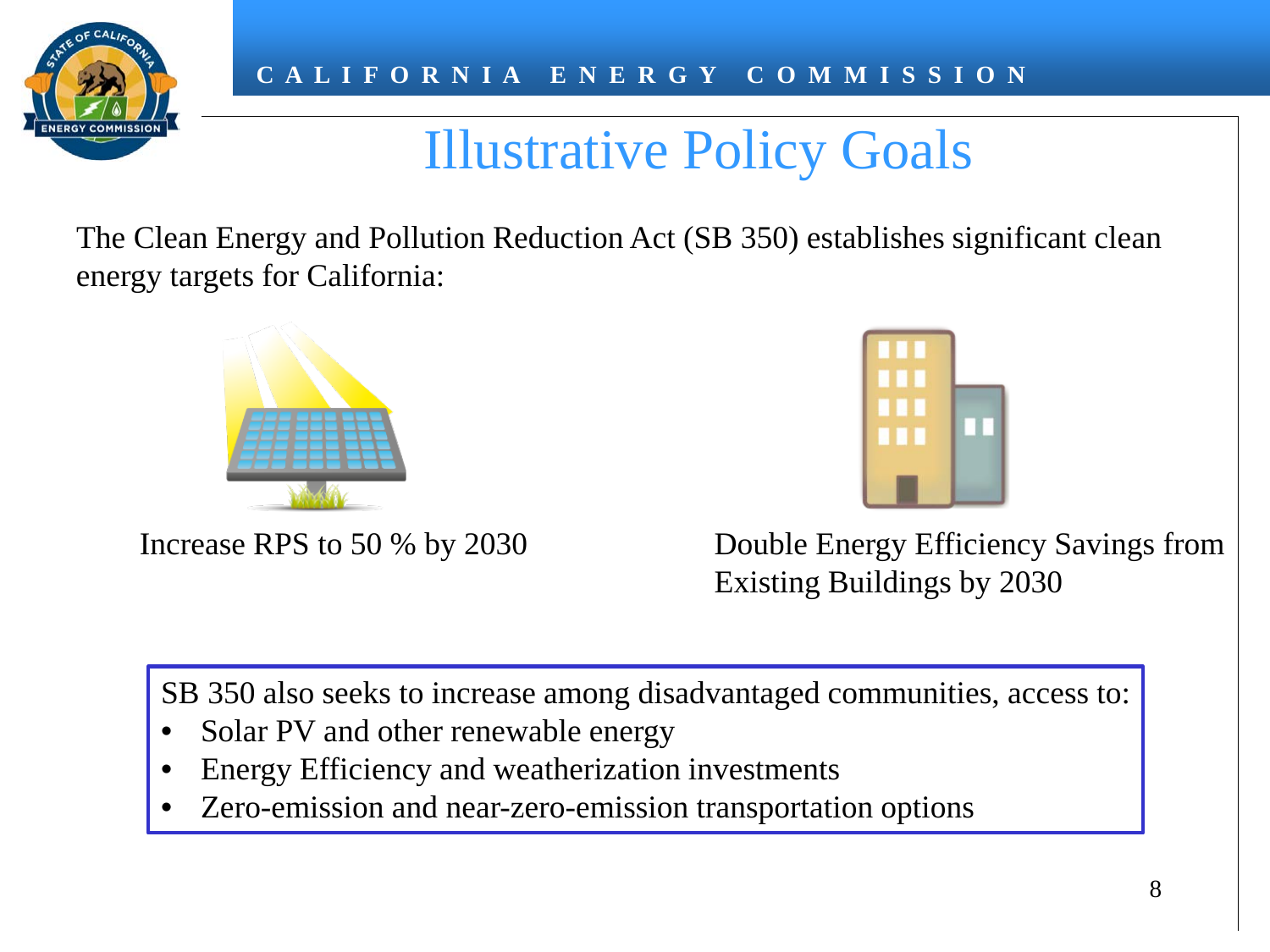

# Illustrative Policy Goals

- SB 32 Establishes the goal of reducing GHG emissions to 40% below 1990 levels by 2020
- AB 758 Requires Energy Commission to develop a comprehensive program to achieve greater energy efficiency in the state's existing buildings
- AB 2514 Calls for procurement of viable and cost-effective energy storage. CPUC establishes goal of 1.3 gigawatts by 2020
- Executive Order B-16-12 sets target of 1.5 million zero-emission vehicles in California by 2025
- Executive Order B-30-15 Establishes a California GHG reduction target of 40% below 1990 levels by 2020
- Executive Order B-29-15 Addresses extreme drought by investing in promising new technology that will make California more water efficient
- Proclamation of State of Emergency for Tree Die-Off Targeting bioenergy demonstrations that utilize forest biomass from designated High Hazard Zones in California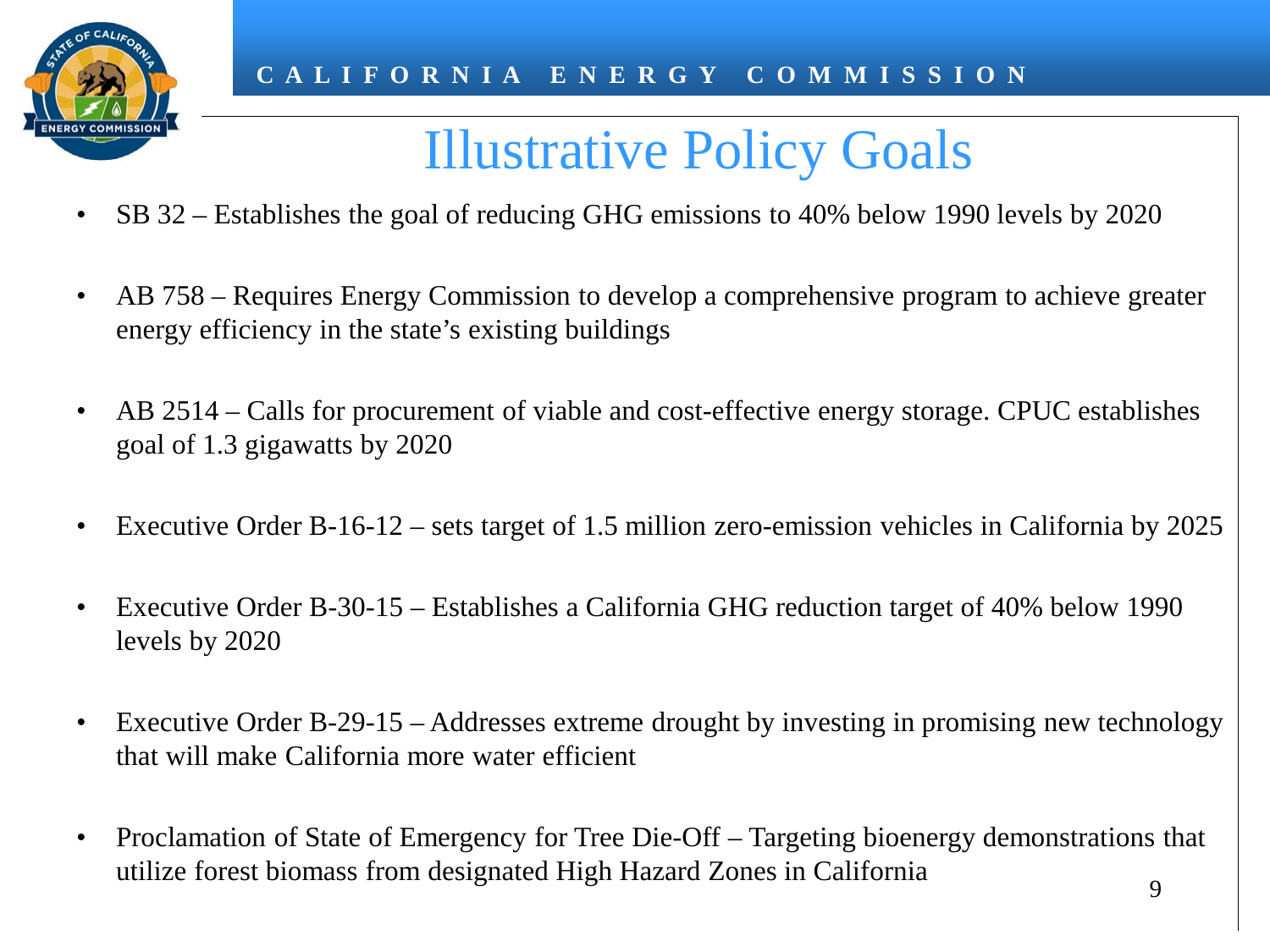

### Policy Guidance

SB 96 provides additional direction to the Energy Commission in its administration of EPIC

EPIC should award, "funds to projects that may lead to technological advancement and breakthroughs to overcome barriers that prevent the achievement of the state's statutory energy goals and that may result in a portfolio of projects that is strategically focused and sufficiently narrow to make advancement on the most significant technological challenges."

The Energy Commission shall, "use a sealed competitive bid as the preferred method to solicit project applications and award funds pursuant to the EPIC program."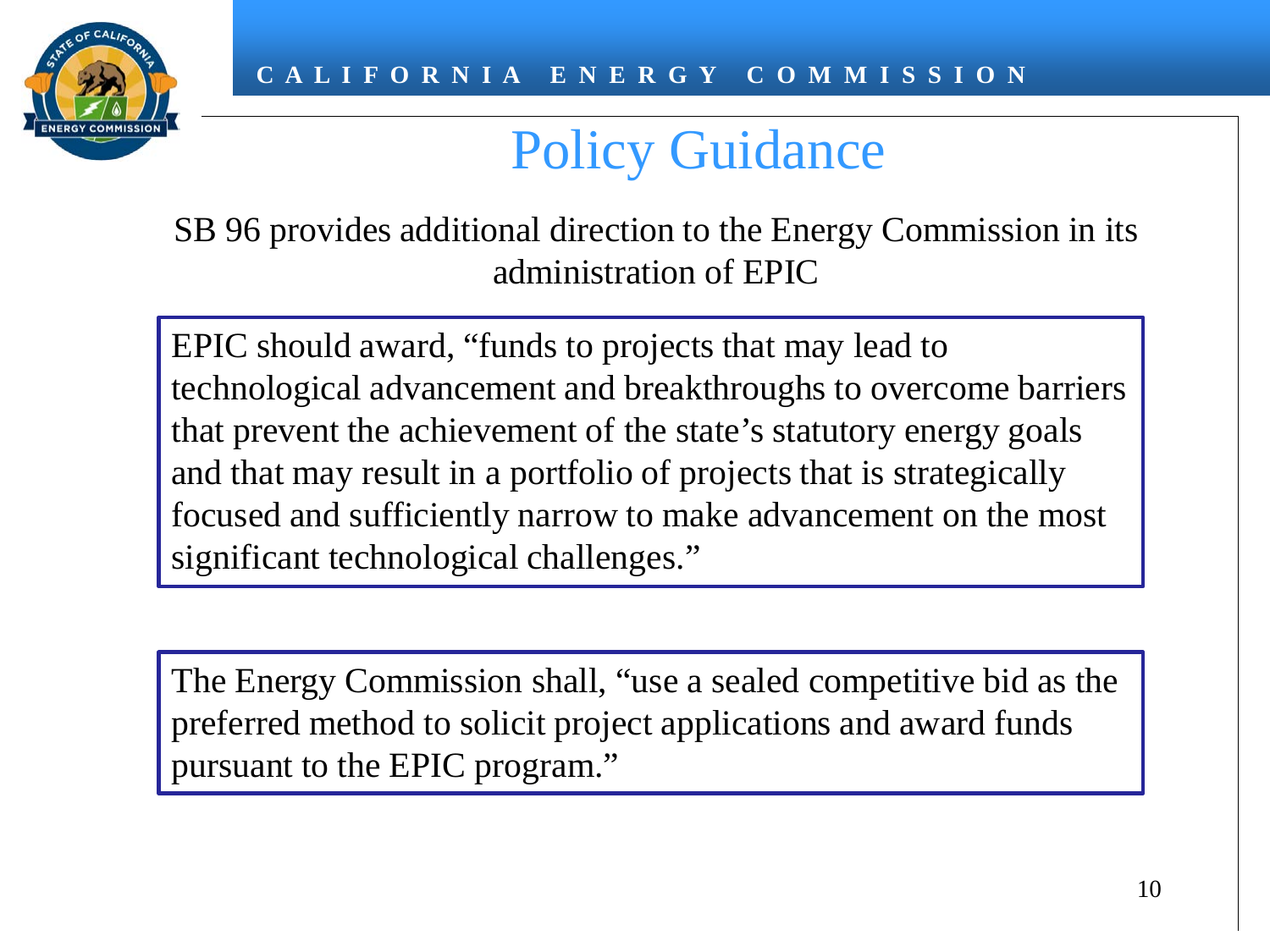

#### Commitment to Diversity

The Energy Commission adopted a resolution strengthening its commitment to diversity in our funding programs. We continue to encourage disadvantaged and underrepresented businesses and communities to engage in and benefit from our many programs.

To meet this commitment, Energy Commission staff conducts outreach efforts and activities to:

- Engage with disadvantaged and underrepresented groups throughout the state.
- Notify potential new applicants about the Energy Commission's funding opportunities.
- Assist applicants in understanding how to apply for funding from the Energy Commission's programs.
- Survey participants to measure progress in diversity outreach efforts.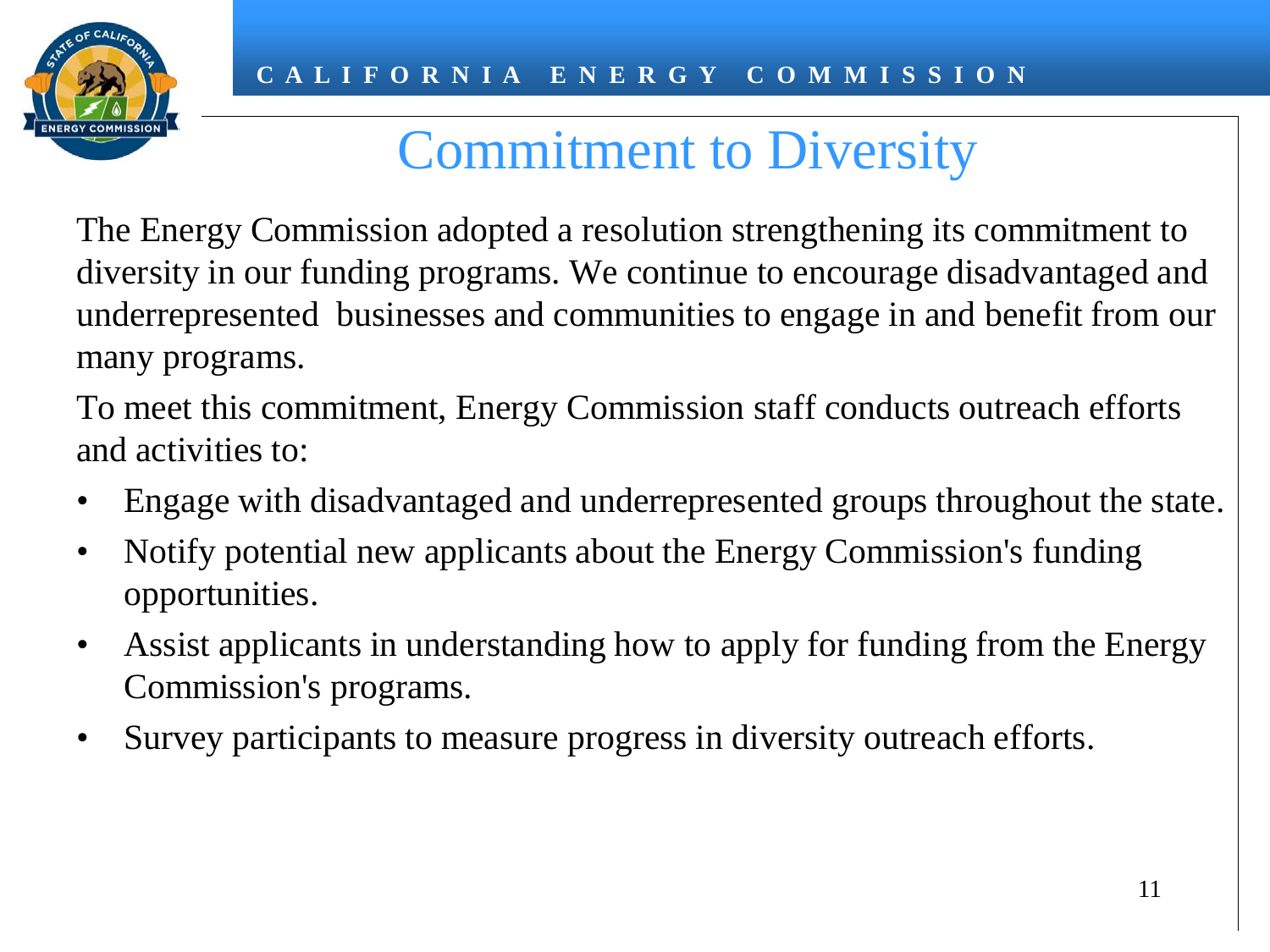

## Tentative Schedule for Developing 2018- 2020 EPIC Investment Plan

| <b>Activity</b>                                                                      | <b>Time Frame</b> |
|--------------------------------------------------------------------------------------|-------------------|
| Scoping Workshop                                                                     | February 3, 2017  |
| <b>Stakeholder Comments and Initiative</b><br>Suggestions due                        | February 10, 2017 |
| Energy Commission to post draft Investment<br><b>Plan for Stakeholder Comments</b>   | Early March 2017  |
| March Workshop on Staff Draft Investment Plan                                        | Mid March 2017    |
| Stakeholder Comments due on Draft Investment<br>Plan                                 | Mid March 2017    |
| <b>Energy Commission Business Meeting to</b><br><b>Approve Final Investment Plan</b> | April 12, 2017    |
| Submit to CPUC                                                                       | May 1, 2017       |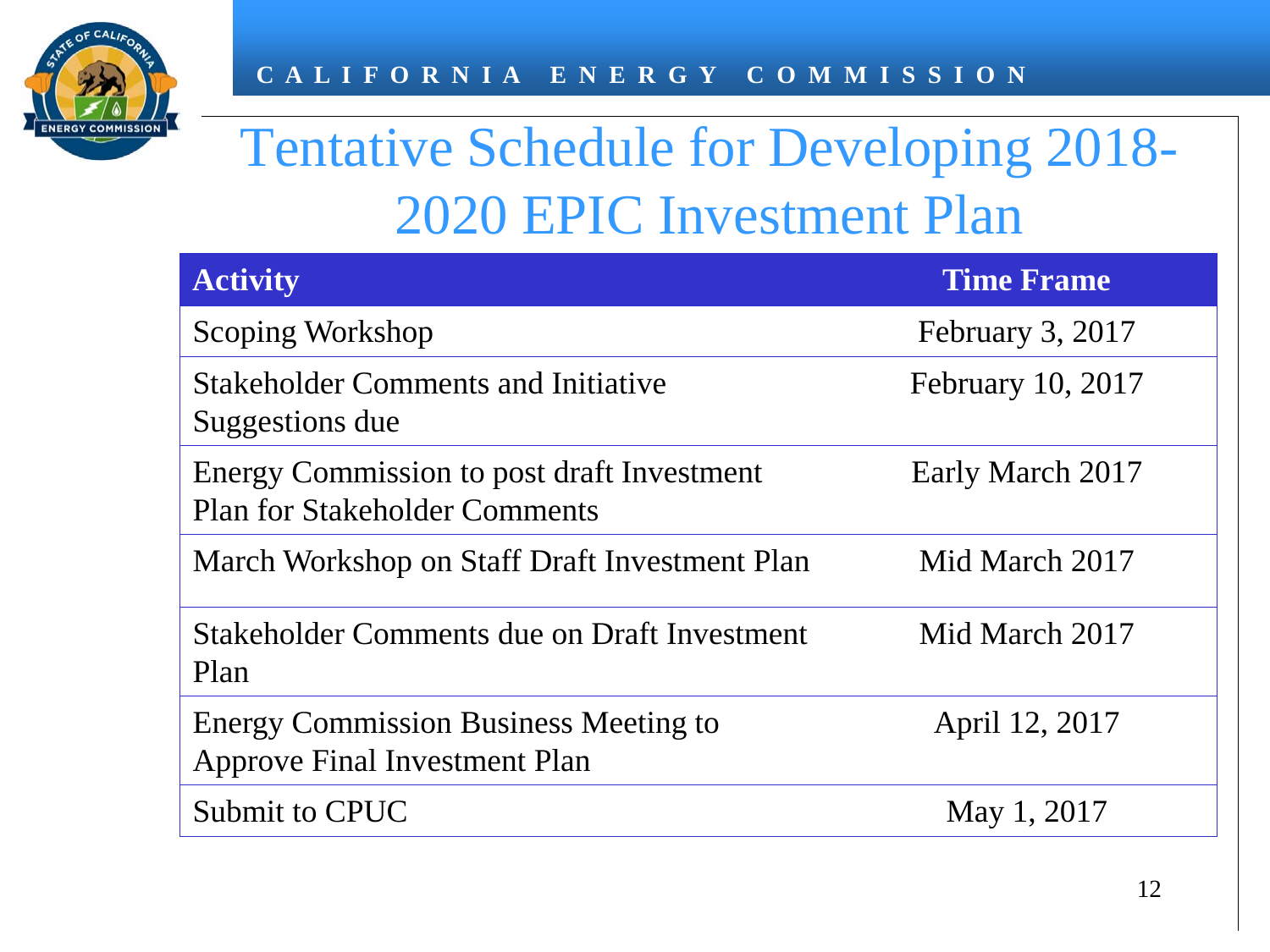

## Draft Strategic Framework

Energy Commission staff developed a strategic framework to help guide its planning and implementation of the EPIC Program across triennial investment cycles.

The strategic framework is designed to:

- Communicate a consistent set of priorities to stakeholders
- Illustrate how individual projects funded through the EPIC Program contribute towards high level objectives for achieving the state's energy policy goals.
- Help facilitate strategic alignment of the Energy Commission's EPIC investments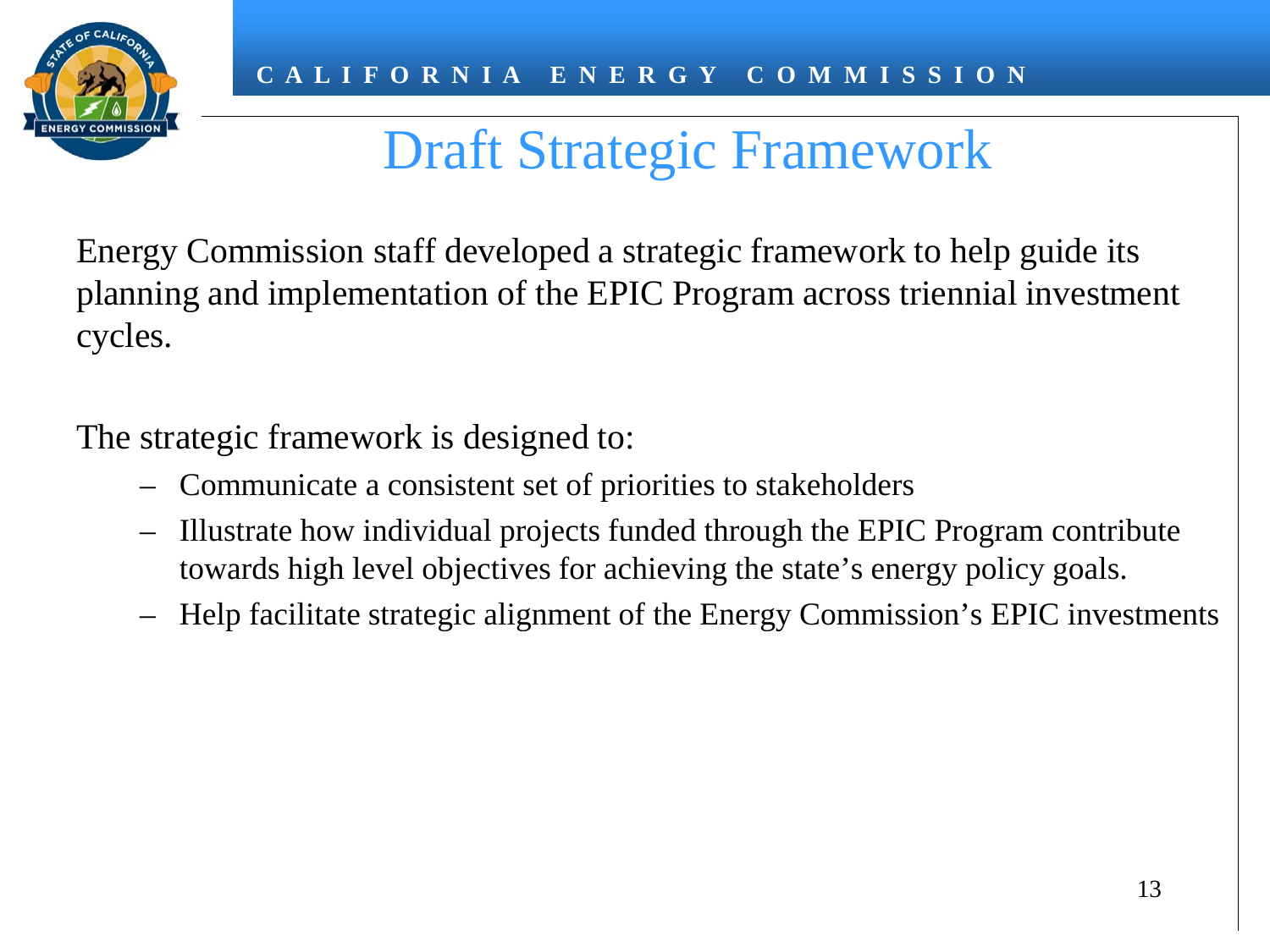

### Draft Strategic Framework

- R&D is an iterative process, building upon advancements and innovations conducted under previous efforts.
- Funding initiatives proposed in this plan seek to build upon investments made under the first two triennial investment plans.
- The Strategic Framework is comprised of eight themes designed to align investments across the three plans.
- 1. Advance Technologies for Deep Energy Savings in Building and Facilities
- 2. Accelerate Customer Adoption of Distributed Energy Resources
- 3. Increase System Flexibility from Low-carbon Resources
- 4. Improve the Cost-Competiveness of Renewable Generation
- 5. Create a Statewide Ecosystem for Incubating New Energy Innovations
- 6. Maximize Synergies in the Water-Energy-Food Nexus
- 7. Develop Tools and Analysis to Inform Energy Policy and Planning Decisions
- 8. Catalyze Clean Energy Investments in California's Underrepresented and Disadvantaged Communities
- 9. Other Stakeholder Input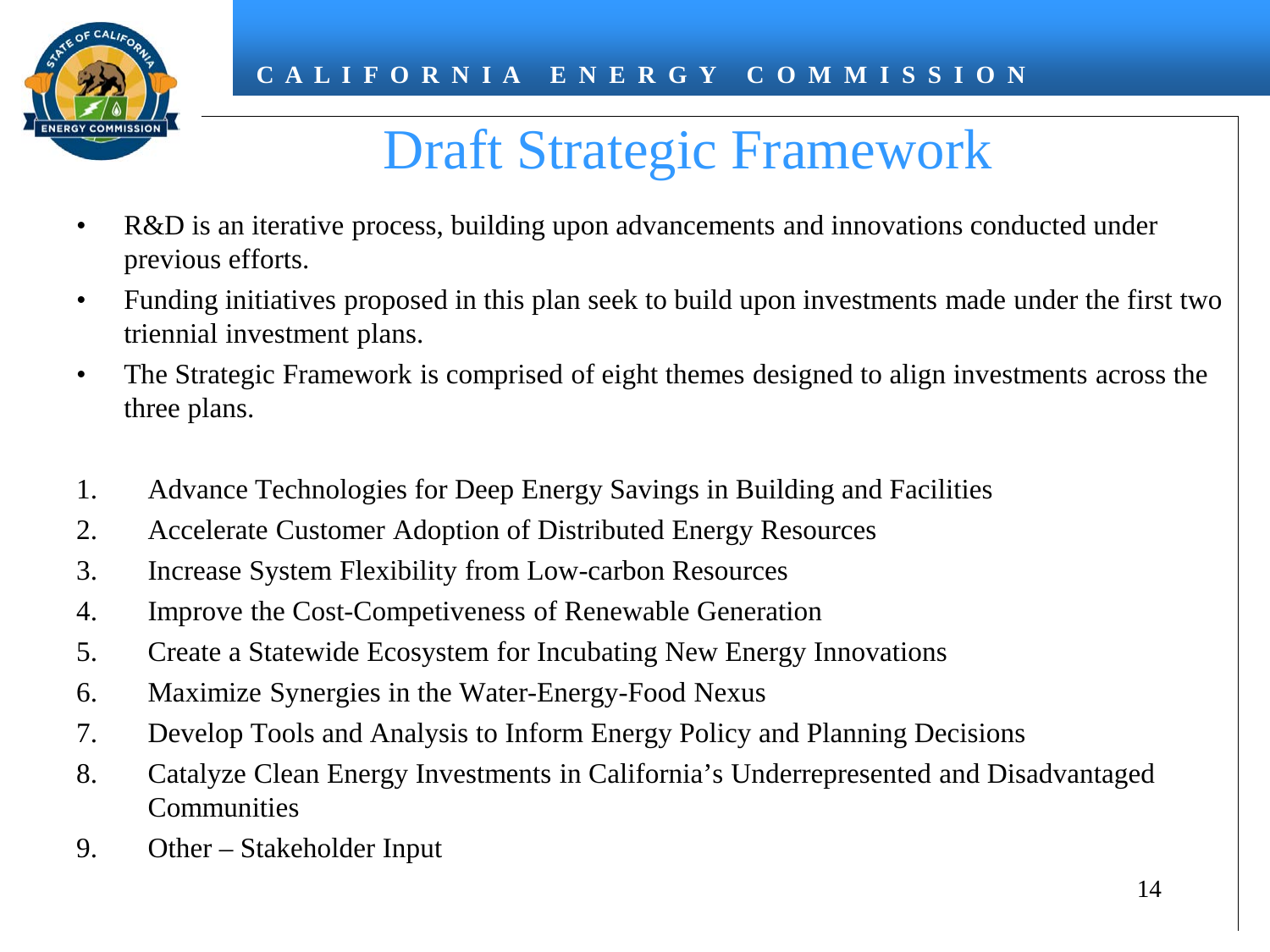

## Submitting Written Comments

Energy Commission staff has provided a form for stakeholders who wish to submit an idea for consideration in the 2018 – 2020 EPIC Triennial Plan

[http://www.energy.ca.gov/research/epic/17-EPIC-01/documents/EPIC\\_Comment\\_Form.pdf](http://www.energy.ca.gov/research/epic/17-EPIC-01/documents/EPIC_Comment_Form.pdf)

Completed forms should be submitted via the e-Comment system for Docket 17-EPIC-01

<https://efiling.energy.ca.gov/Ecomment/Ecomment.aspx?docketnumber=17-EPIC-01>

**Submit Comments by 5:00pm on February 10, 2017**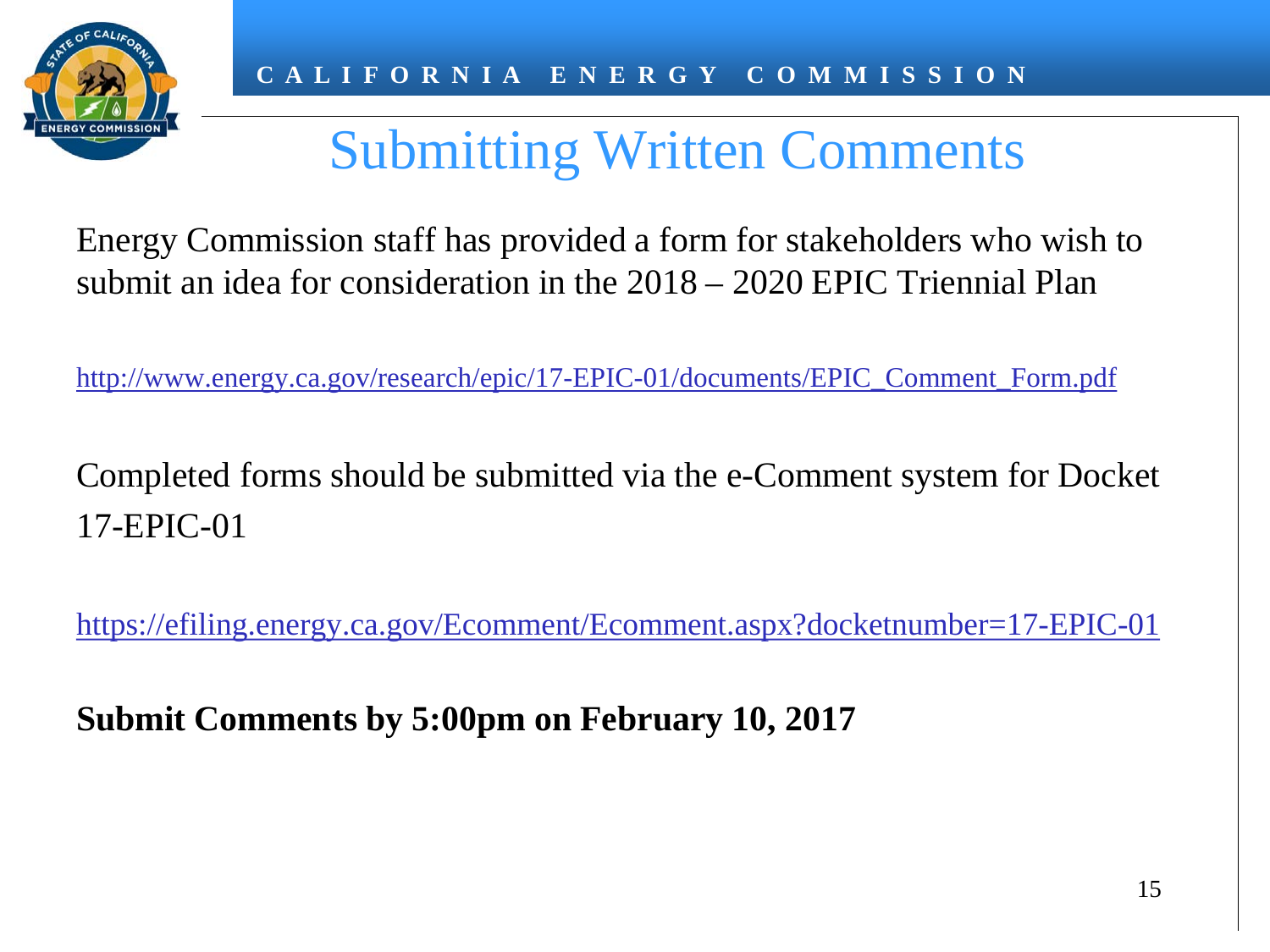

#### Part 1. Initiative Description and Purpose:

1. Please provide a brief description of the proposed initiative: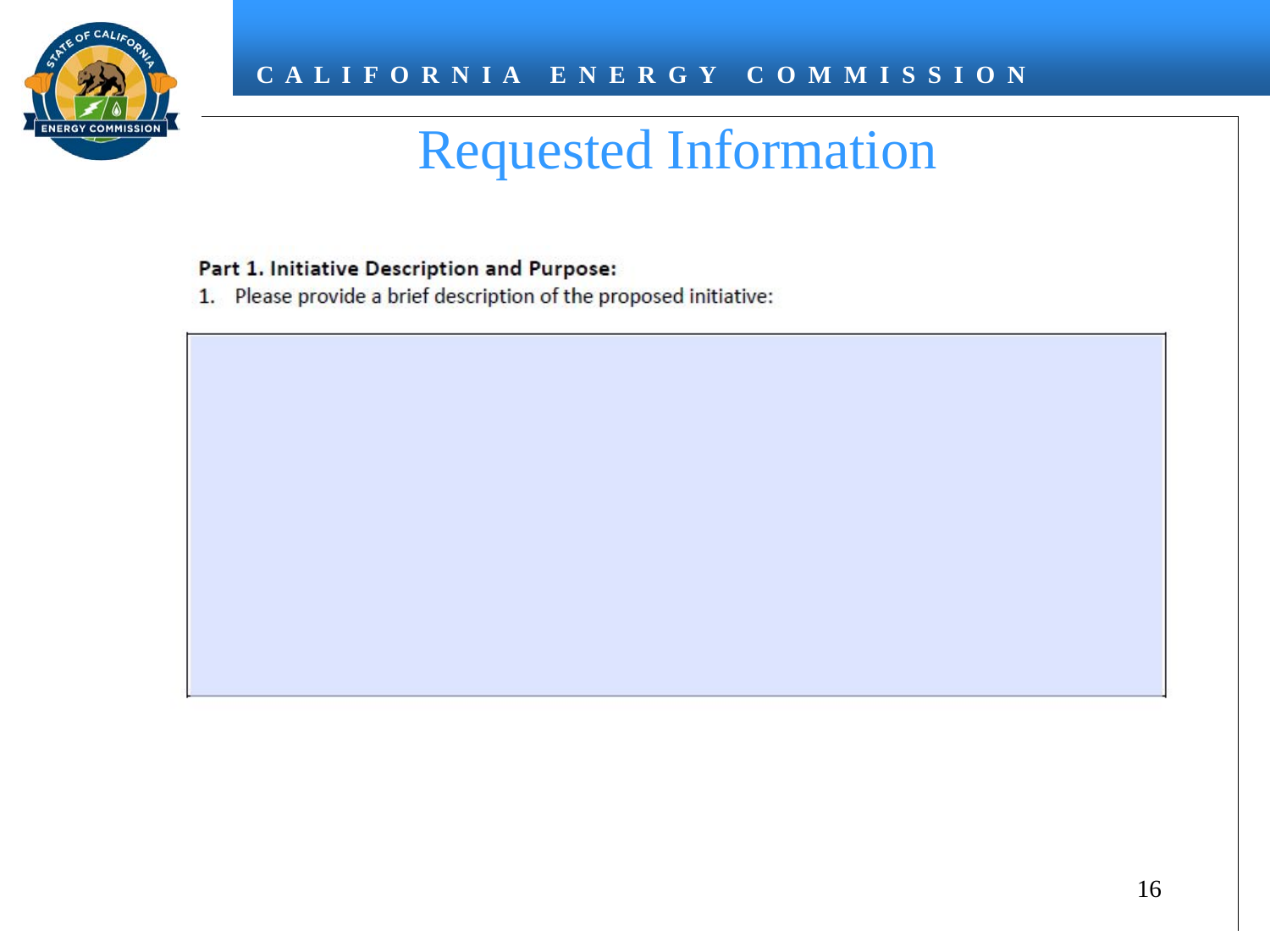

2. What technical and/or market barriers would the proposed initiative help overcome? For scientific analysis and tools, what knowledge gaps would the proposed initiative help fill?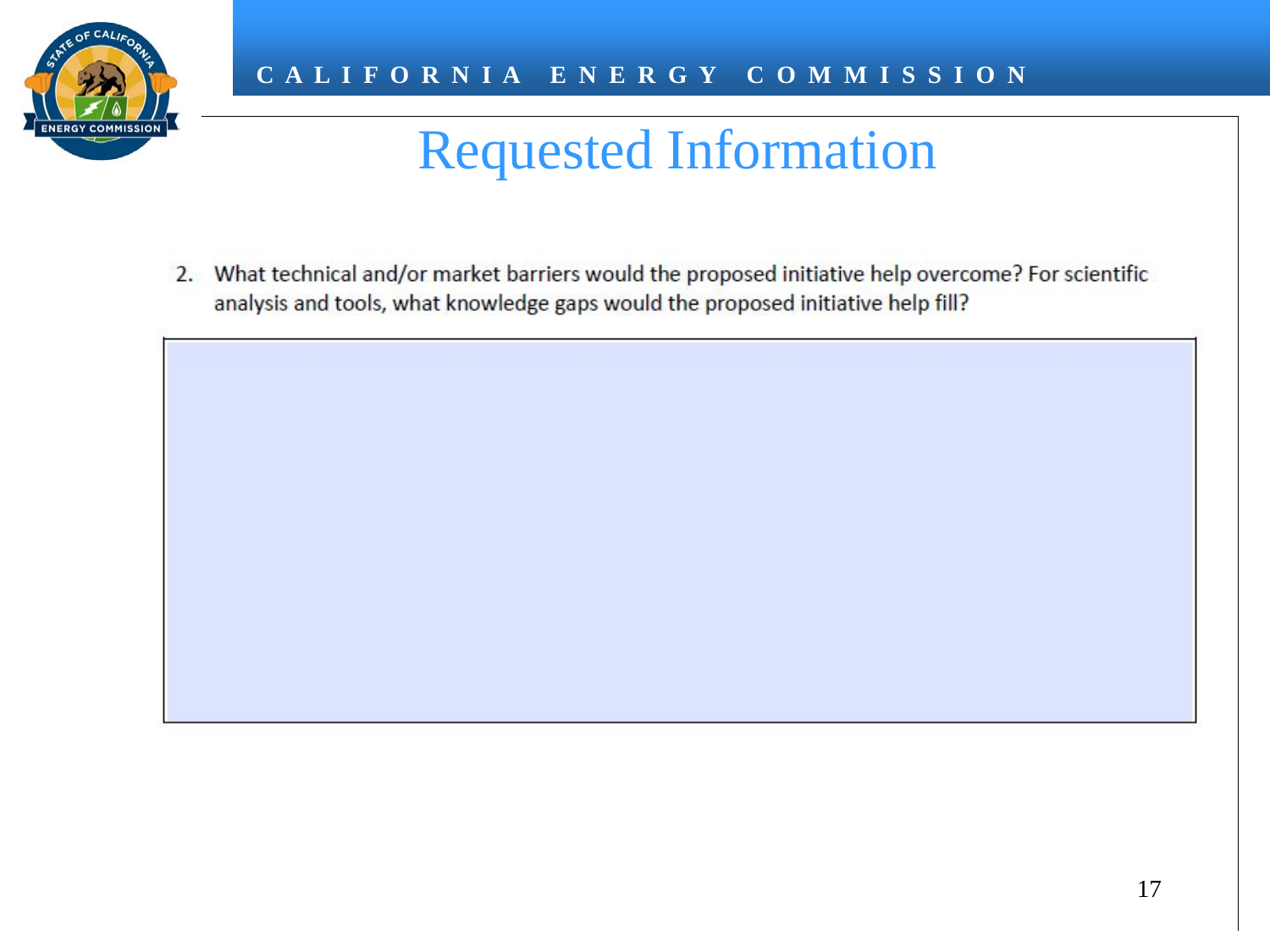

#### Part 2. Benefits and Impacts

3. If this initiative is successful, either fully or partially, what would be the expected impact? Who are the primary users and/or beneficiaries?

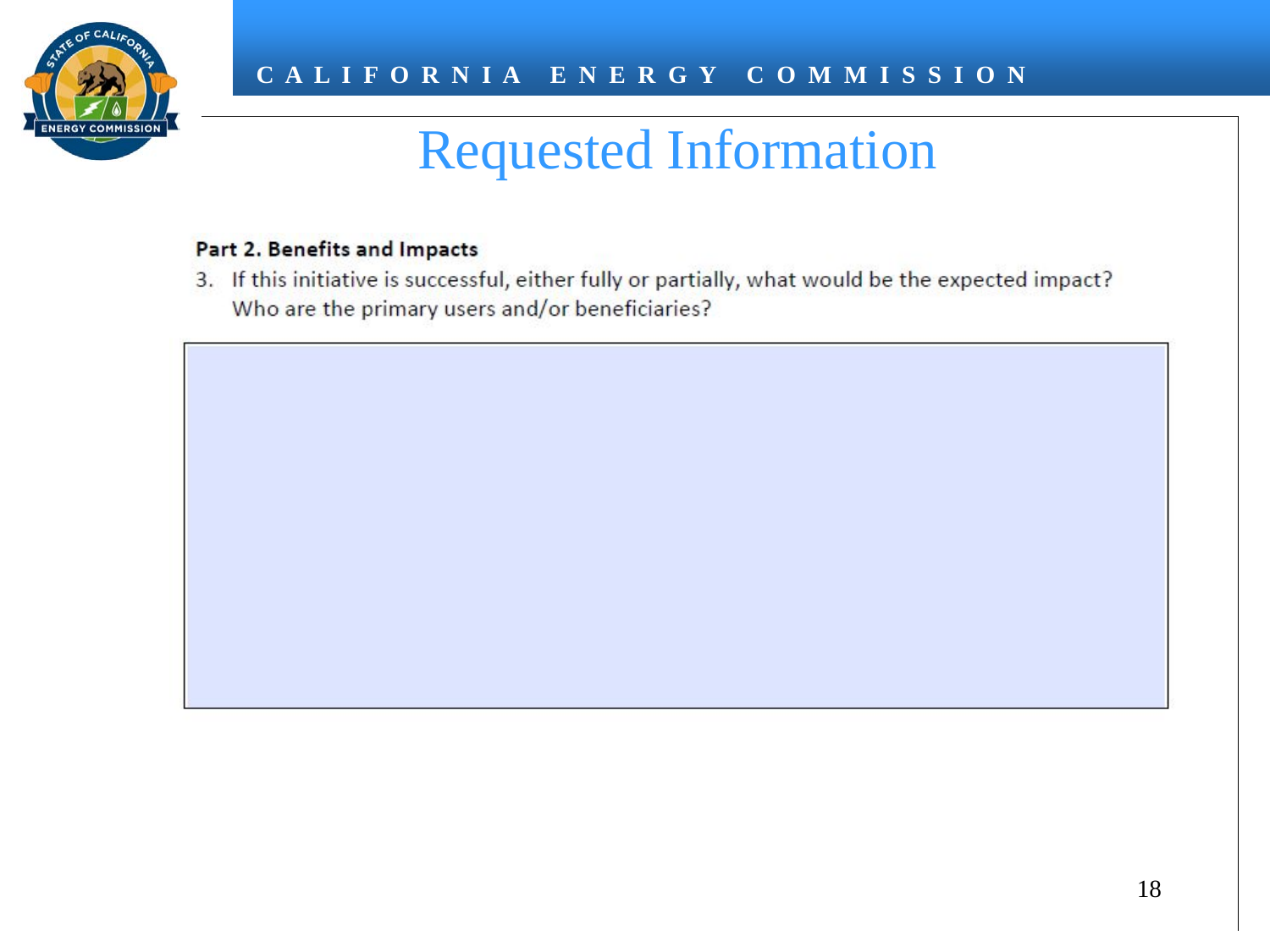

4. Describe what quantitative or qualitative metrics or indicators would be used to evaluate the impacts of the proposed initiative:

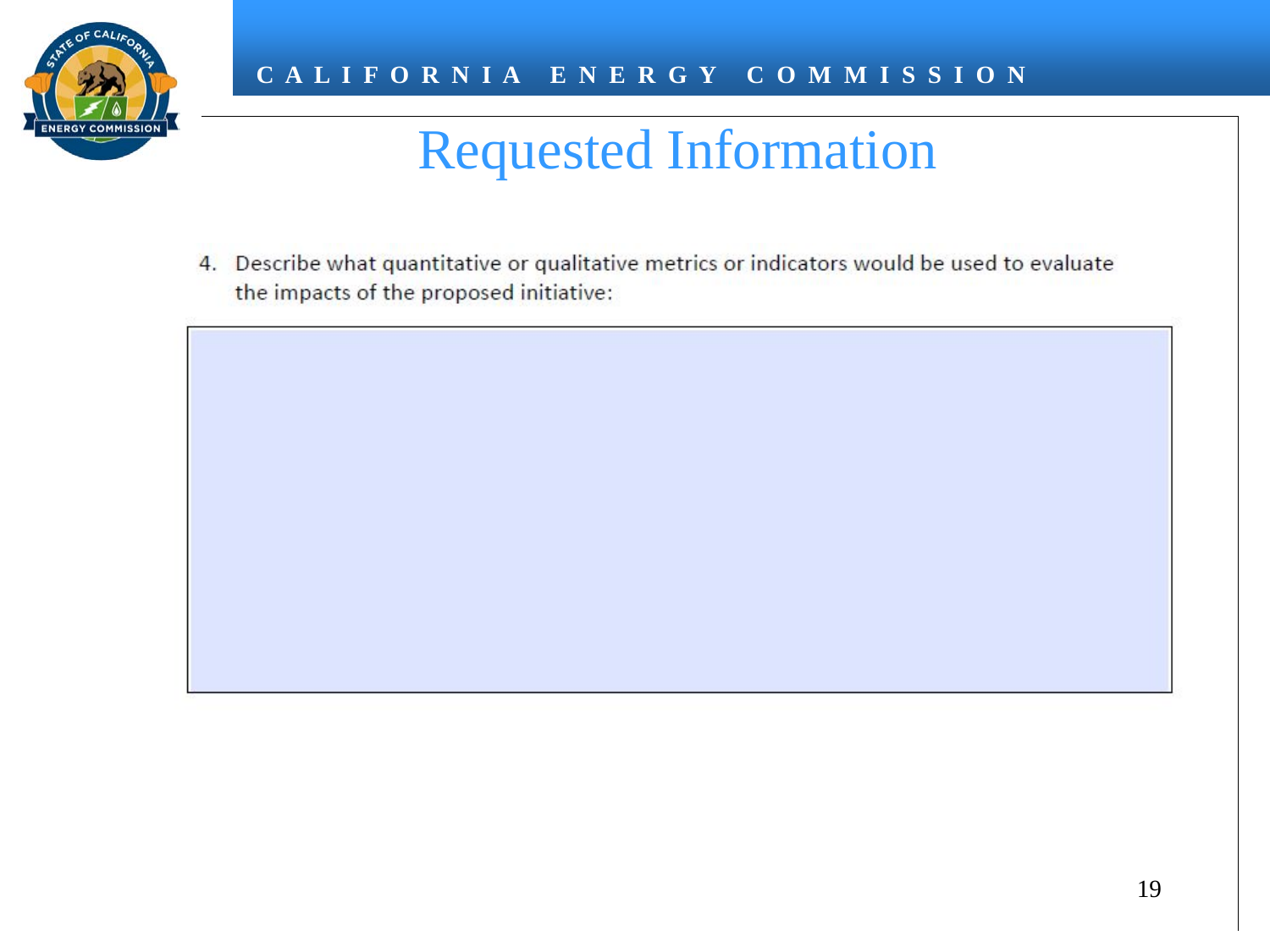

5. Please provide a list of peer-reviewed references that support the responses for questions 3 and 4. Proposed initiatives that include peer-reviewed references will be given stronger consideration.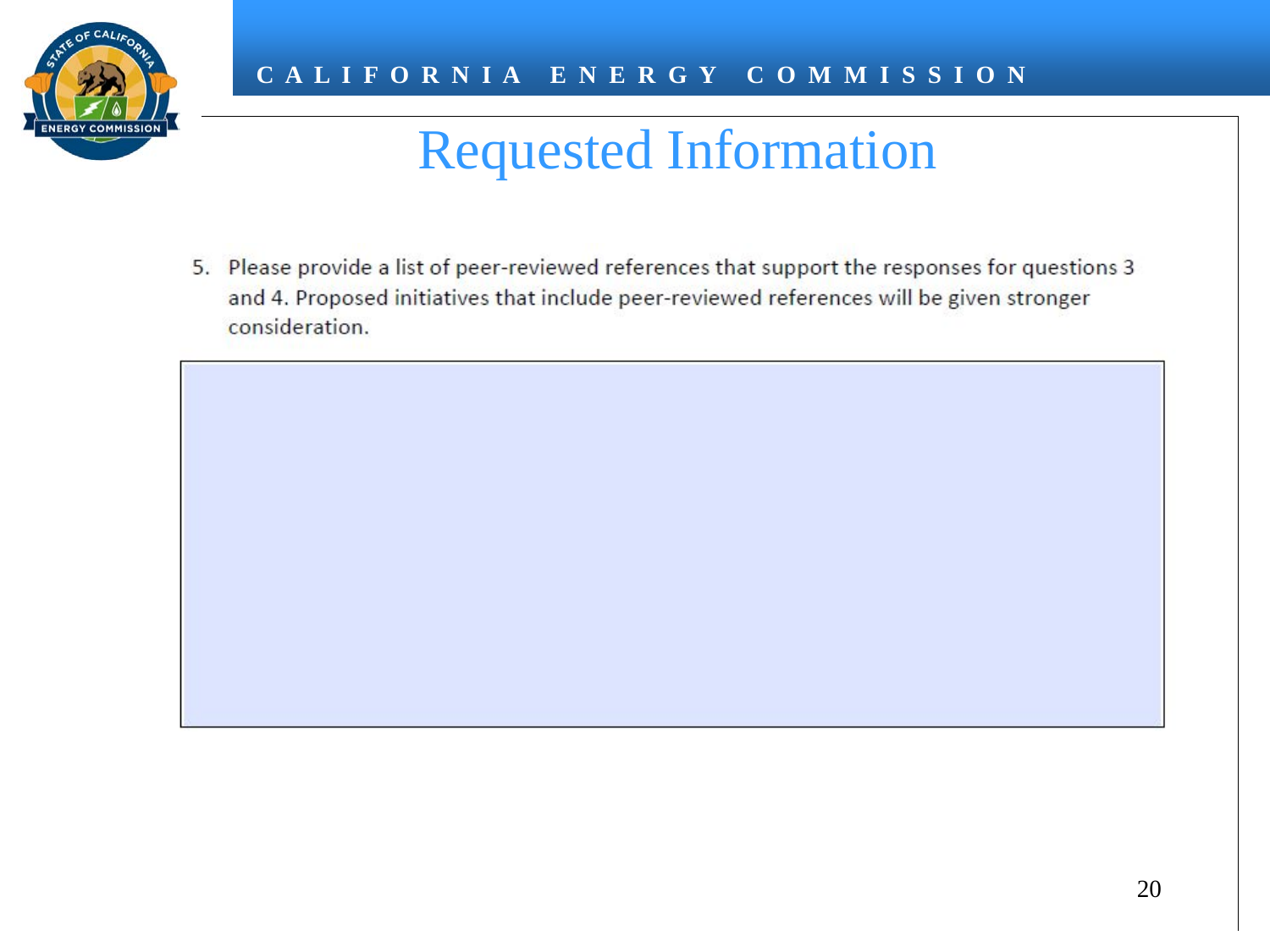

6. (For technologies only) What competitive advantages does the proposed technology solution have over current benchmark technologies? If the technology is beyond the prototype stage, what strategies do you suggest to bring to scale?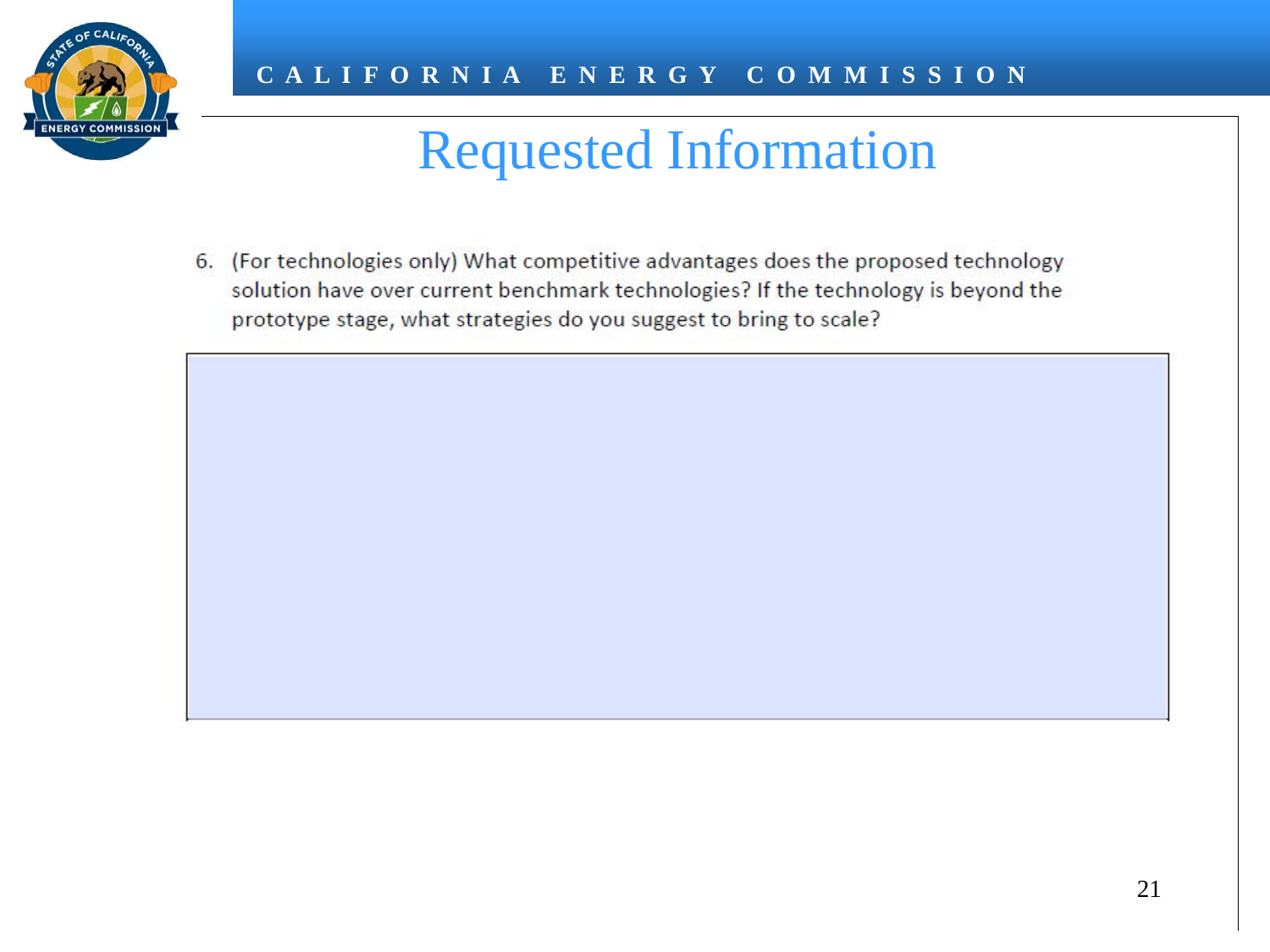

#### Part 3. Connection to Energy Commission's EPIC Framework

Energy Commission staff have developed a draft strategic framework to guide the CEC's planning and implementation of EPIC across triennial investment cycles. One of the objectives of the draft strategic framework is to communicate a consistent set of priorities for organizing current and future FPIC investments.

- 7. Please indicate which of the following strategic framework themes you feel the proposed initiative best fits within:
	- Advance Technology Solutions for Deep Energy Savings in Building and Facilities
	- Accelerate Widespread Customer Adoption of Distributed Energy Resources
	- Increase System Flexibility from Low-Carbon Resources
	- Increase the Cost-Competiveness of Renewable Generation
	- Create a Statewide Ecosystem for Incubating New Energy Innovations
	- Maximize Synergies in the Water-Energy-Food Nexus
	- Develop Tools and Analysis to Inform Energy Policy and Planning Decisions
	- Catalyze Clean Energy Investments in California's Underrepresented and **Disadvantaged Communities**

#### (Select One)

If Other, Please Specify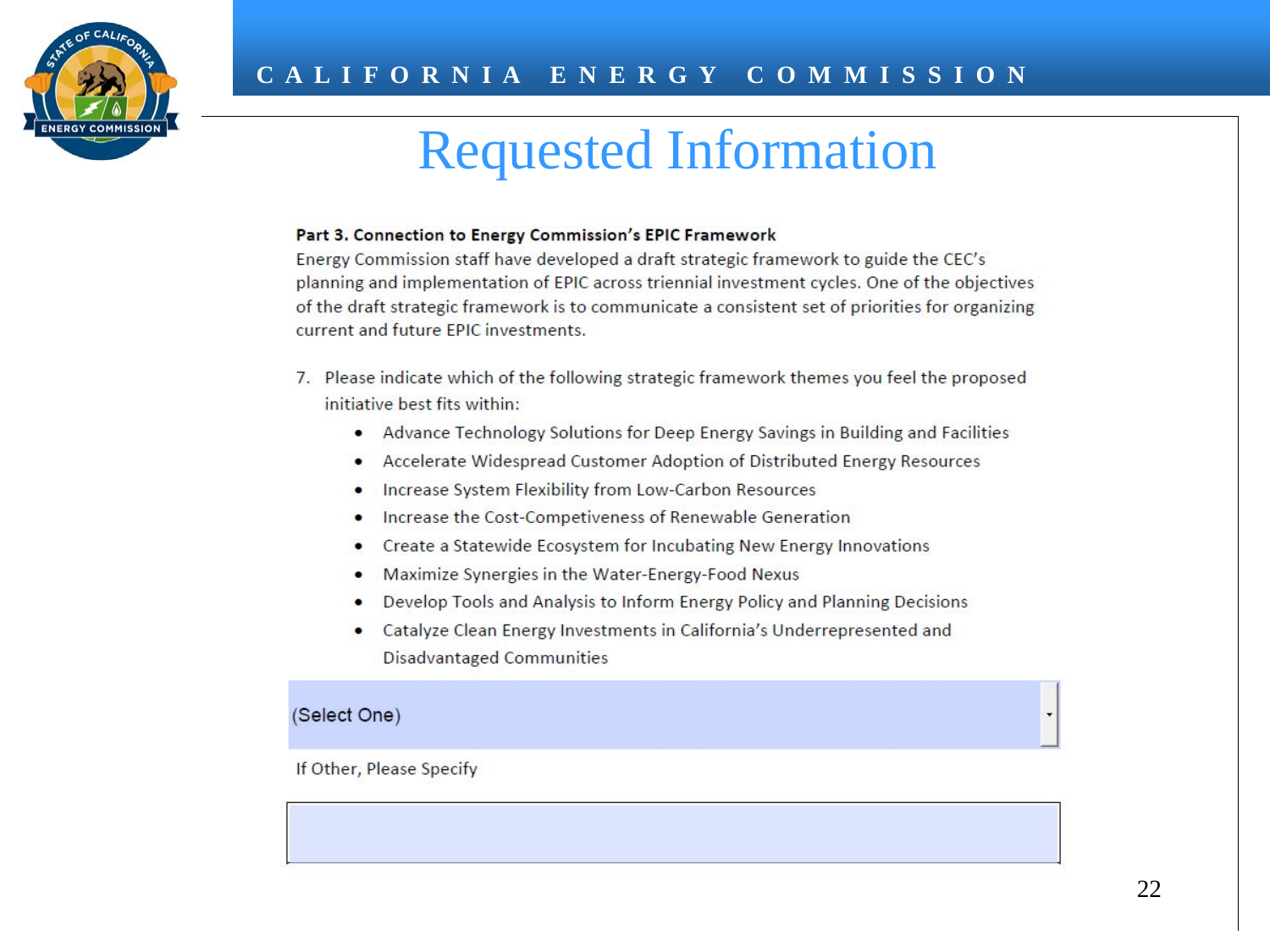

# Submitting Written Comments

Stakeholder Comment Form available:

[http://www.energy.ca.gov/research/epic/17-EPIC-01/documents/EPIC\\_Comment\\_Form.pdf](http://www.energy.ca.gov/research/epic/17-EPIC-01/documents/EPIC_Comment_Form.pdf)

Submit completed forms via the e-Comment system for Docket 17-EPIC-01: <https://efiling.energy.ca.gov/Ecomment/Ecomment.aspx?docketnumber=17-EPIC-01>

This presentation can be found here:

<http://www.energy.ca.gov/research/epic/17-EPIC-01/documents/>

**Submit Comments by 5:00pm on February 10, 2017**